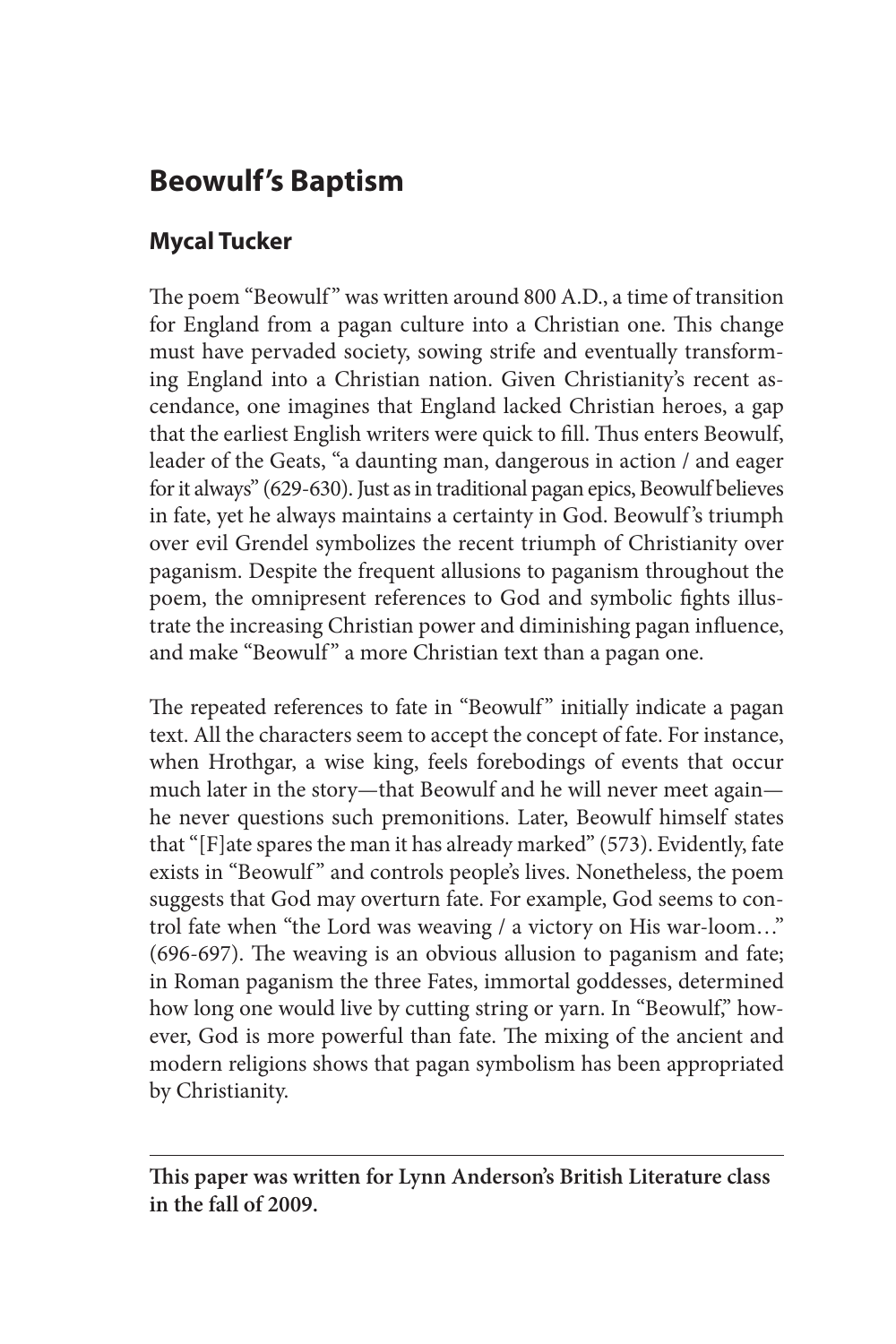## 2 Mycal Tucker

The numerous conflicts between Beowulf and monsters also represent victories of Christianity over paganism. "Beowulf" is strewn with maneating monsters. The sea monsters, Grendel and Grendel's mother, personify paganism but are nonetheless easily dismissible. Although these two ogres initially do as they please, God manages to overcome them by interceding on behalf of mortals. For example, when Beowulf starts to lose his fight against Grendel's mother, "holy God / decided the victory. It was easy for the Lord, / the Ruler of Heaven, to redress the balance / once Beowulf got back up on his feet" (1553-1556). Beowulf 's numerous fights against monsters, like the entire poem, must be read not only as a literal clash of hands and claws, swords and vertebrae, but as a symbolic conflict between Christianity (supporting the Geats' hero) and paganism, which spawned the hideous creatures of the day. Perhaps even more obvious than the glutted and gutted monsters are direct invocations of a Christian god and the Bible. God is first revealed to the reader as early as the fourteenth line. Soon afterwards, Grendel is said to have "dwelt for a time / in misery among the banished monsters, / Cain's clan, whom the Creator had outlawed" (104-107). Later, God is described as "He who wields power / over time and tide: He is the true Lord" (1610-1611). God repeatedly triumphs over both Grendel and his mother for "as long as God disallowed it, / the fiend [Grendel] could not bear them to his shadow-bourne" (707-708). The omnipresence of God and his superiority over the monsters haunting the pages of "Beowulf" demonstrate a strong bias in the author towards Christianity.

The relationship between Christianity and paganism is further developed in the conflicts between pious Beowulf and his "God-cursed" (711) nemeses. First of all, the reason for Beowulf 's triumphs is not solely his strength; it is also the will of God for Beowulf to win. While deciding the future, God chooses that "they [Beowulf's men] would crush their enemy and come through / in triumph" (699-700). After Beowulf tears off the arm of his first enemy, Grendel staggers back to the swamp until "hell claimed him there" (851). Even a pagan monster like Grendel, "the Lord's outcast," (169) is forced into a Christian mold. When Grendel's mother poses a threat to Heorot and Beowulf decides to defend the hall, Hrothgar thanks God, not fate. Later, when Beowulf is fighting Grendel's mother, he struggles until he finds a giant's sword